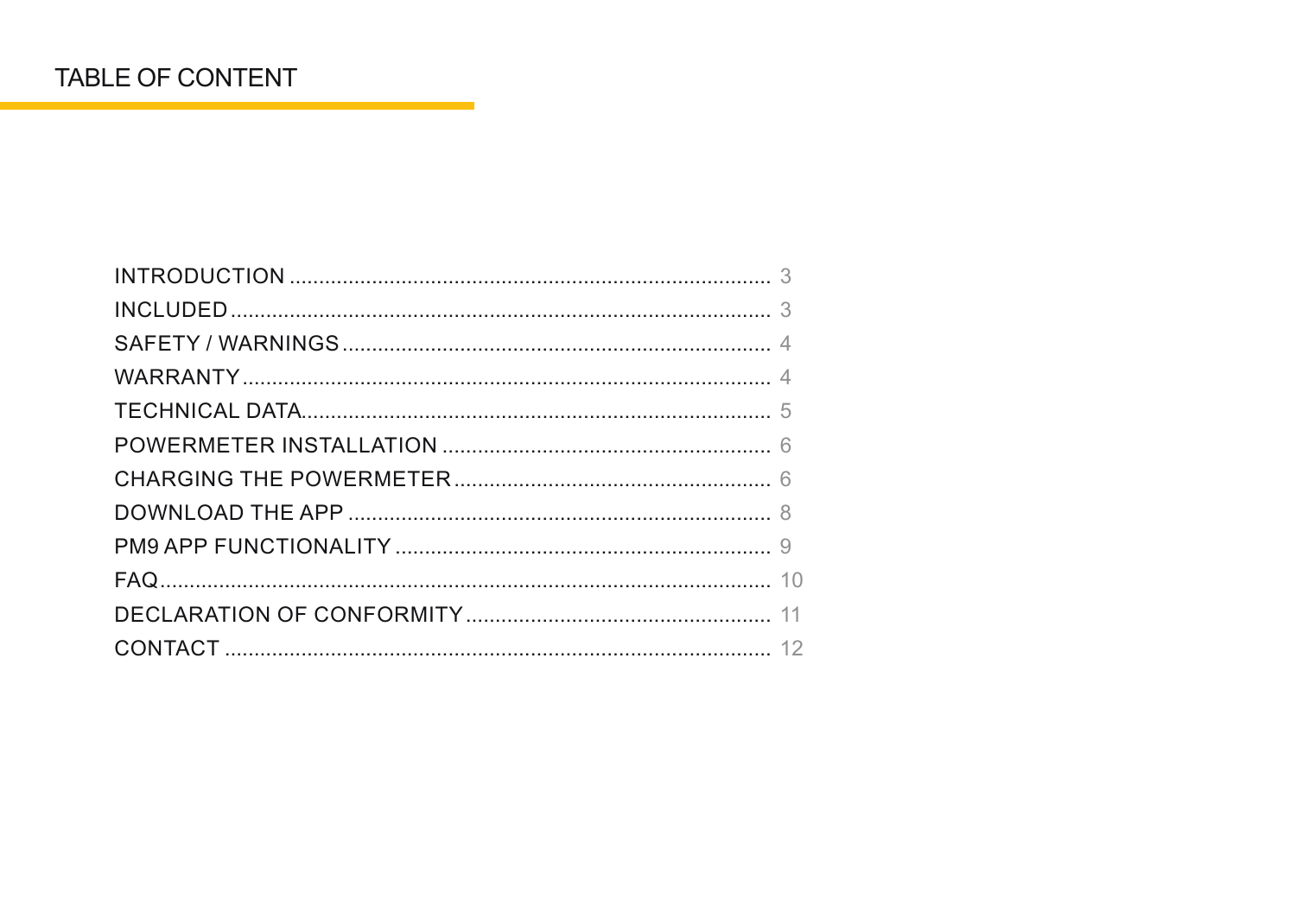#### **Congratulations, you are now the owner of the SRM PowerMeter9!**

This manual provides instructions on features, important safety information and how to set up and use your SRM PowerMeter9.

**How does the PowerMeter 9 work?** The PowerMeter measures the force applied and the cadence in real-time then calculates the torque and power, sending it to your bike computer. PowerMeter 9 is ANT+™ and Bluetooth® 4.0 or higher compatible. With its rechargeable battery and an integrated robust design it is made for many years of use. Please follow each step carefully in this manual! **Enjoy your training with PowerMeter 9!**

INCLUDED

- SRM PowerMeter9
- 3m SRM-USB cable
- (optional) cranks, spindle, chainring(s)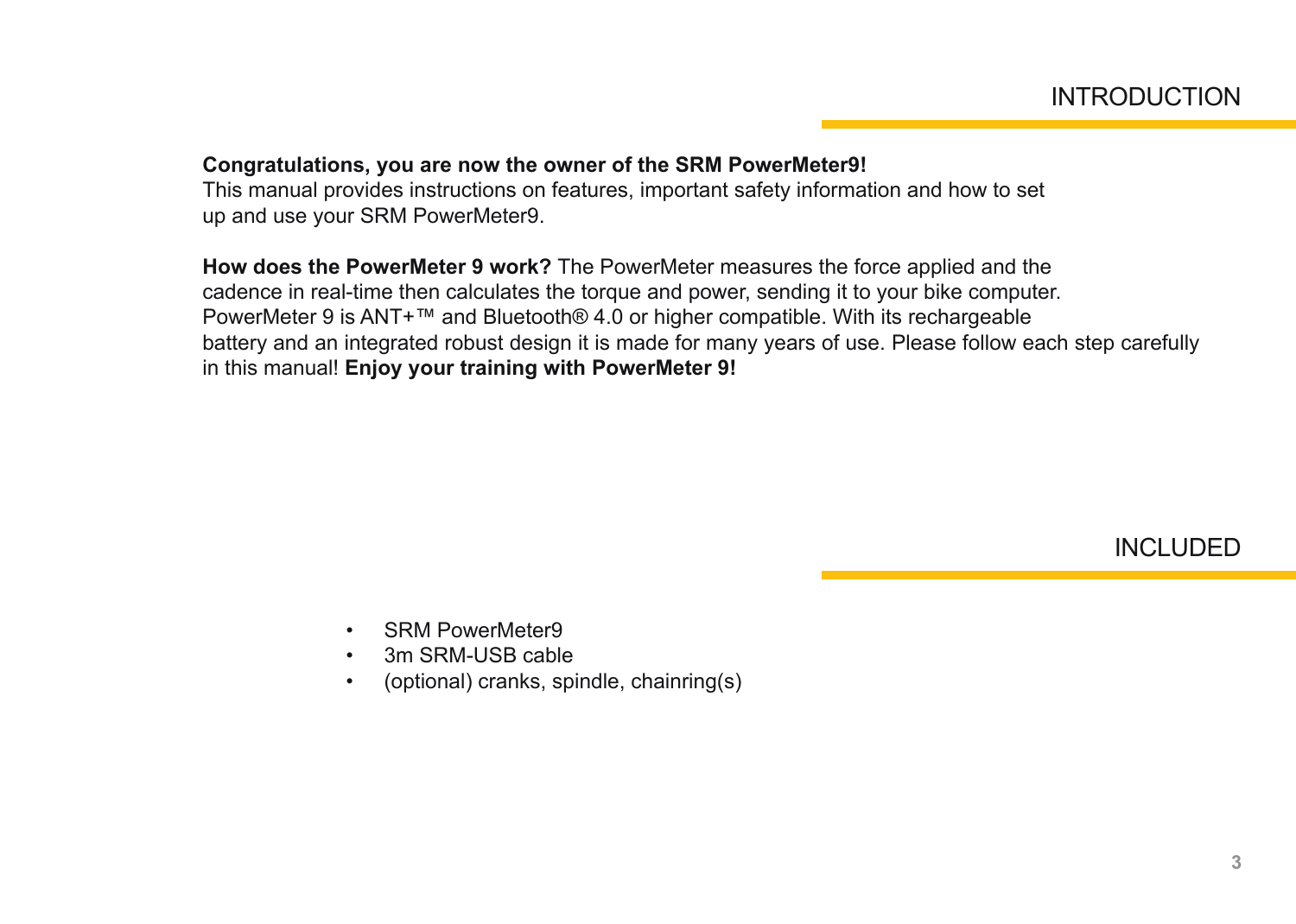## I **WARNING - TO AVOID SERIOUS INJURIES**

Be sure to follow the installation instructions of the manufacturer of your cranks. If you are using an SRM Origin or Science Track PowerMeter and crank, please visit www.SRM.de to find the detailed installation instructions.

# WARRANTY

The SRM PowerMeter9 is warrantied to be free from defects in materials or workmanship for three years from the date of purchase. Within this period, SRM will, at its option, repair or replace any components that fail in normal use. Such repairs or replacement will be made at no charge to the original owner/customer for parts or labour, provided that the customer shall be responsible for any necessary transportation cost. Any damage to the PowerMeter that is not considered normal wear and tare, is not covered by warranty.

Further information and exceptions for which the guarantee does not apply can be found at www.srm.de.

Additionally, SRM reserves the right to refuse warranty claims against products or services that it deems fraudulent. The SRM PowerMeter is defined as: chassis, rechargeable battery, internal electronics, seals, covers.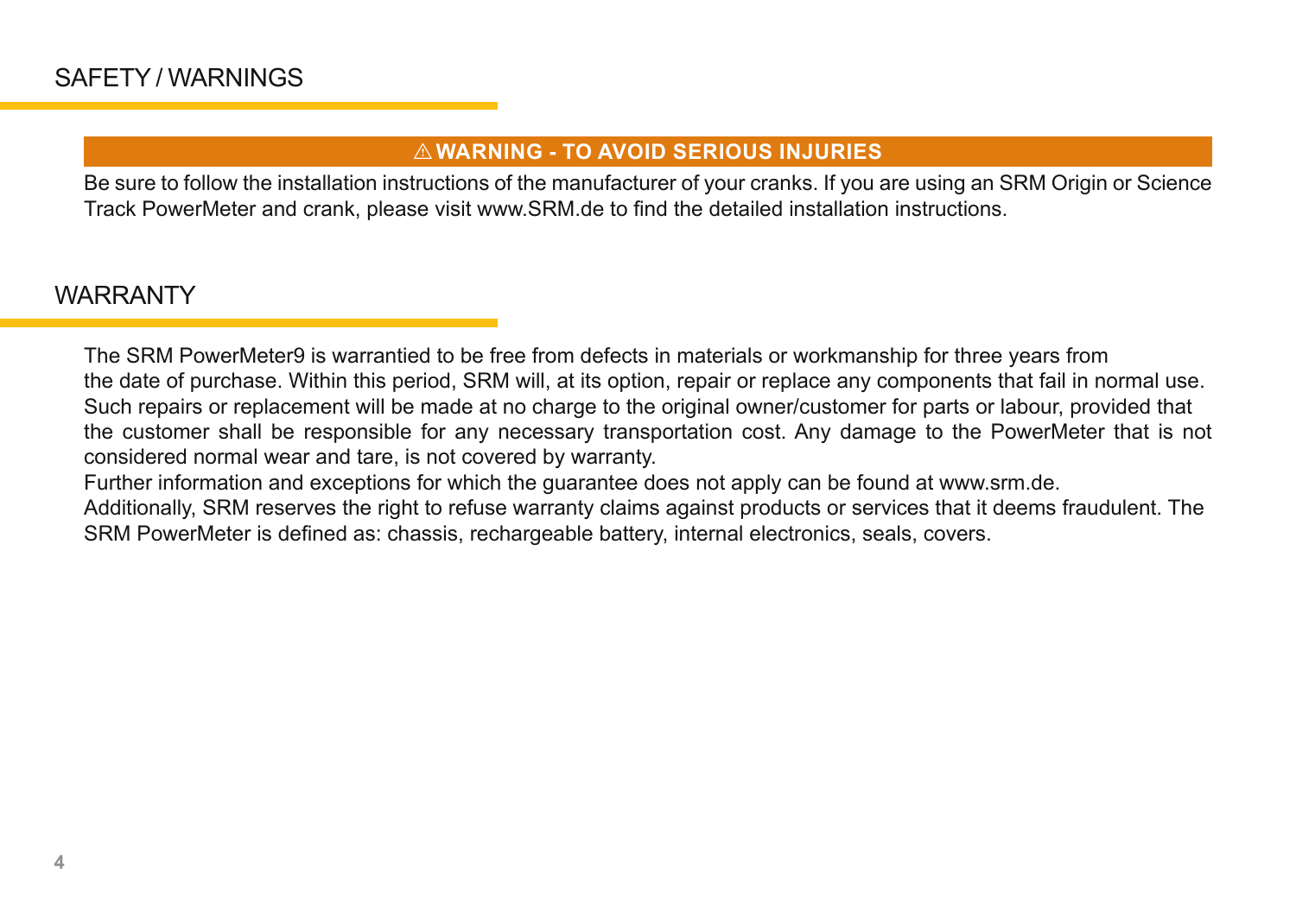| POWER MEASURING ACCURACY     | $±1\%$                                                                         |  |
|------------------------------|--------------------------------------------------------------------------------|--|
| <b>IP PROTECTION</b>         | IP 67                                                                          |  |
| <b>BATTERY TYPE</b>          | min. 200mAh rechargeable Lithium-Polymer-battery                               |  |
| <b>VOLTAGE</b>               | 3.7 V DC / 5V DC charging                                                      |  |
| <b>BATTERY RUN TIME</b>      | up to 100 hours runtime                                                        |  |
| <b>OPERATING TEMPERATURE</b> | $-20/+60^{\circ}$ C (-4 / 140 $^{\circ}$ F)                                    |  |
| <b>CHARGING TEMPERATURE</b>  | $+10/+45^{\circ}$ C (50 / 113 $^{\circ}$ F)                                    |  |
| WIRELESS FREQUENCY PROTOCOL  | 2.4GHz @ 4dbm nominal<br>ANT+™<br>Bluetooth <sup>®</sup> 2.4GHz @ 4dbm nominal |  |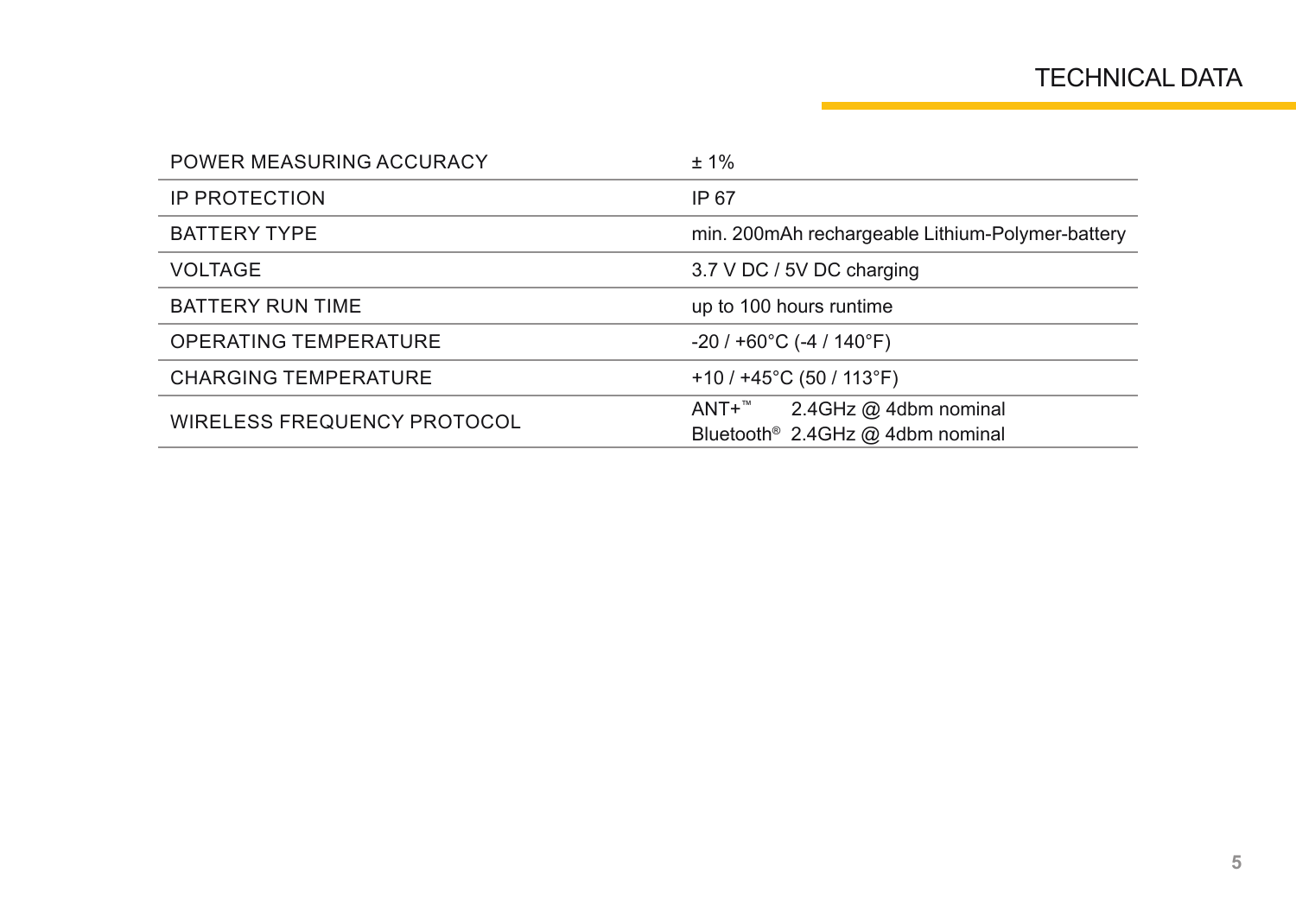## POWERMETER INSTALLATION

Be sure to follow the installation instructions of the manufacturer of your cranks. If you are using an SRM Origin or Science Track PowerMeter and crank, please visit www.srm.de to find the detailed installation instructions. Please note that you will not be required to install a cadence magnet, for the PowerMeter 9 to work.

## **A** IMPORTANT

TO ENSURE THE BEST ACCURACY, IT IS IMPORTANT TO SET THE ZERO OFFSET ON A REGULAR BASIS. THIS CAN BE DONE WITH YOUR BIKE COMPUTER OR THE PM9 APP. IT IS IMPORTANT THAT NO LOAD IS APPLIED TO THE POWERMETER DURING CALIBRATION. PLEASE WAIT 10 MINUTES AFTER A HIGH CHANGE IN TEMPERATURE BEFORE SETTING THE OFFSET.

## CHARGING THE POWERMETER

The SRM PowerMeter9 has a rechargeable battery which, when fully charged, is sufficient for around 100 hours of riding time. It should be noted that the PowerMeter has a low power consumption in standby mode. In the case of longer storage periods, this naturally has an impact on the effective runtime per charge.

To prevent damage to the batteries, we recommend charging the PowerMeter before long periods of storage in order to prevent deep discharge. Switching off the magnetless mode will extend the battery life in standby. Please check the charge regularly.

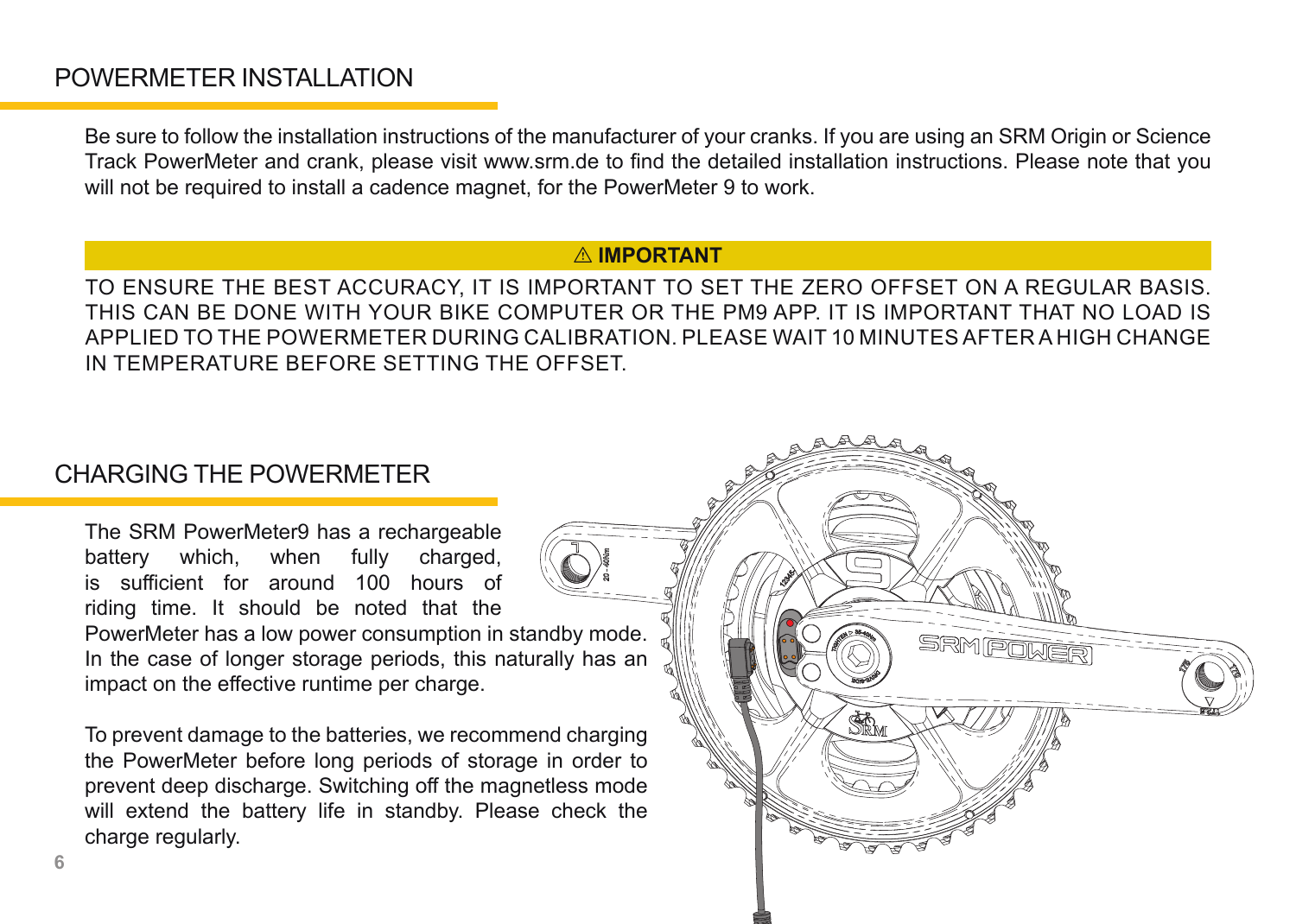## **Meaning of the battery status display on your Bike Computer:**

| <b>NFW</b> | PowerMeter has more than 80% charge |
|------------|-------------------------------------|
| GOOD       | PowerMeter has more than 60% charge |
| OK.        | PowerMeter has more than 30% charge |
| LOW        | PowerMeter has more than 20% charge |
| CRITICAL   | PowerMeter has more than 10% charge |
|            |                                     |

## **Meaning of the PowerMeter LED:**

| <b>LED BLINKING</b><br>YELLOW                         | PowerMeter is activated. The LED blinks for the first<br>200 revolutions of the crank. |
|-------------------------------------------------------|----------------------------------------------------------------------------------------|
| LED BLINKING RED                                      | PowerMeter is charging                                                                 |
| LED BLINKING GREEN                                    | PowerMeter is fully charged                                                            |
| <b>LED BLINKING GREEN</b><br>AND RED                  | The Zero offset is being calibrated                                                    |
| <b>LED QUICKLY</b><br><b>BLINKING GREEN OR</b><br>RFD | Zero Offset calibration was successful or<br>unsuccessful                              |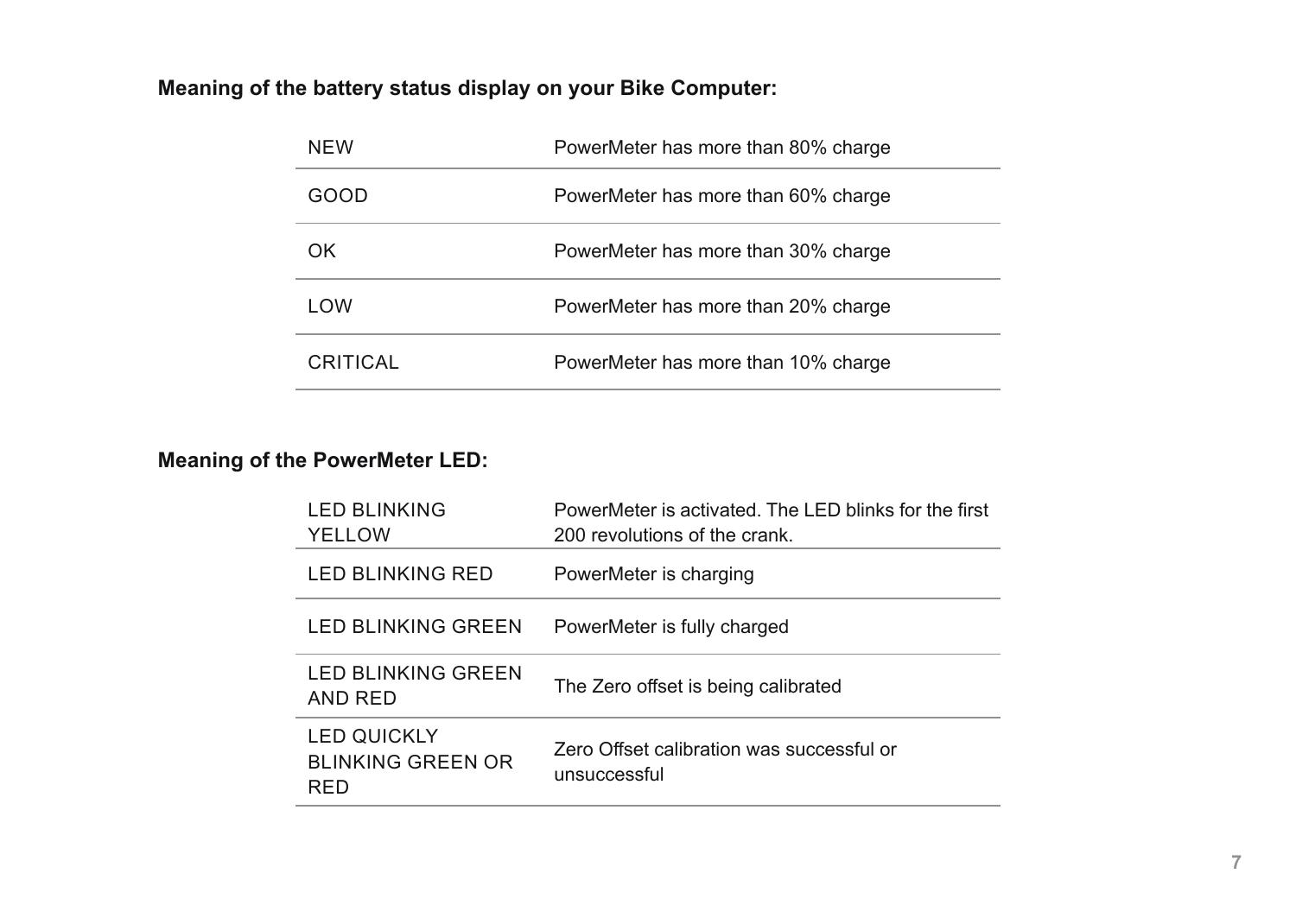





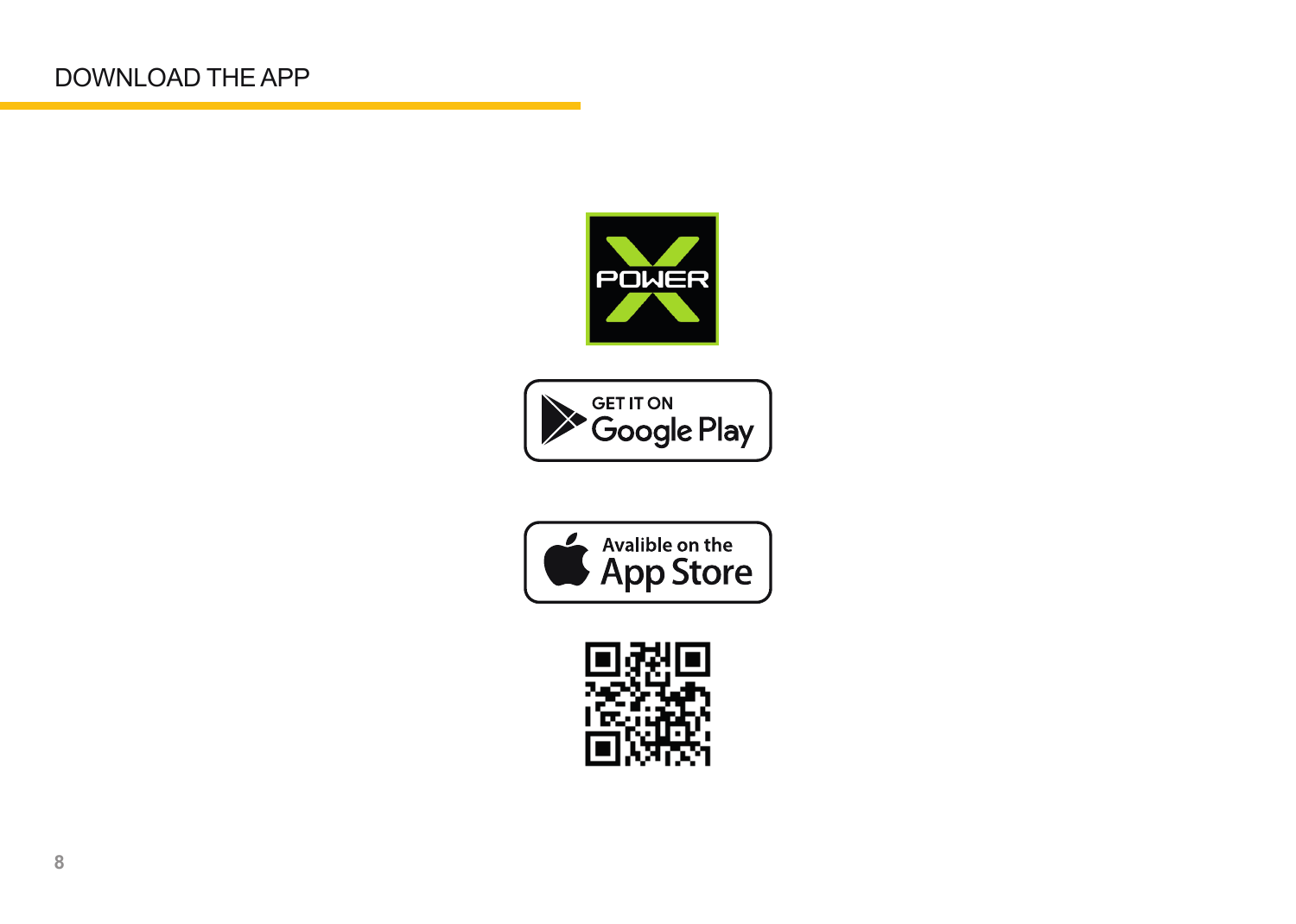# PM9 APP FUNCTIONALITY



The SRM PM9 can be **connected to your smartphone** via Bluetooth®. If you are using Android, please make sure to give the app authorization for location access. This is required for the use of Bluetooth® LE. No information about your location is recorded.

| Battery                 |                     |
|-------------------------|---------------------|
| <b>Bluetooth signal</b> |                     |
| Standby time [h:m:s]    | 00:05:00            |
| Magnetless mode         |                     |
| PM9                     | 31/12/2053 12:53:22 |
| Local                   | 17/12/2021 10:10:46 |
|                         |                     |
|                         |                     |
|                         |                     |
|                         |                     |
|                         |                     |
|                         |                     |
|                         |                     |

On the **status** page, you get information about the battery level and the signal strength of your PM9. You can adjust the time after which your PowerMeter should **switch to stand-by** mode and switch between **magnetless and magnet cadence** mode.

Here you can also calibrate the PowerMeter´s Zero offset.



On the **realtime** page, you can see the performance values currently measured by the PowerMeter.

| ←                           | <b>SRM PM91</b> |           |  |  |
|-----------------------------|-----------------|-----------|--|--|
| Serial                      |                 | 204465    |  |  |
| Firmware                    |                 | 1.0.0     |  |  |
| Hardware                    |                 | 2.1       |  |  |
| Battery [%]                 |                 | 43        |  |  |
| <b>Battery voltage [mV]</b> |                 | 3795      |  |  |
| Bluetooth signal [dB]       |                 | $-62$     |  |  |
| Lifetime [h:m:s]            |                 | 15:22:36  |  |  |
| Temperature ['C]            |                 | 20.8      |  |  |
| Angle calibration [1]       |                 | 81 (181)  |  |  |
| Offset [mV]                 |                 | 527 (525) |  |  |
|                             |                 |           |  |  |
| <b>SEND DIAGNOSTIC</b>      |                 |           |  |  |
|                             | <b>FEATURES</b> |           |  |  |
|                             | محا             |           |  |  |
|                             |                 |           |  |  |

The **info page** gives you a lot of detailed information about your PM9. In addition, if you have any problems, you can simply send us a diagnostic report so that we can help you quickly and effectively.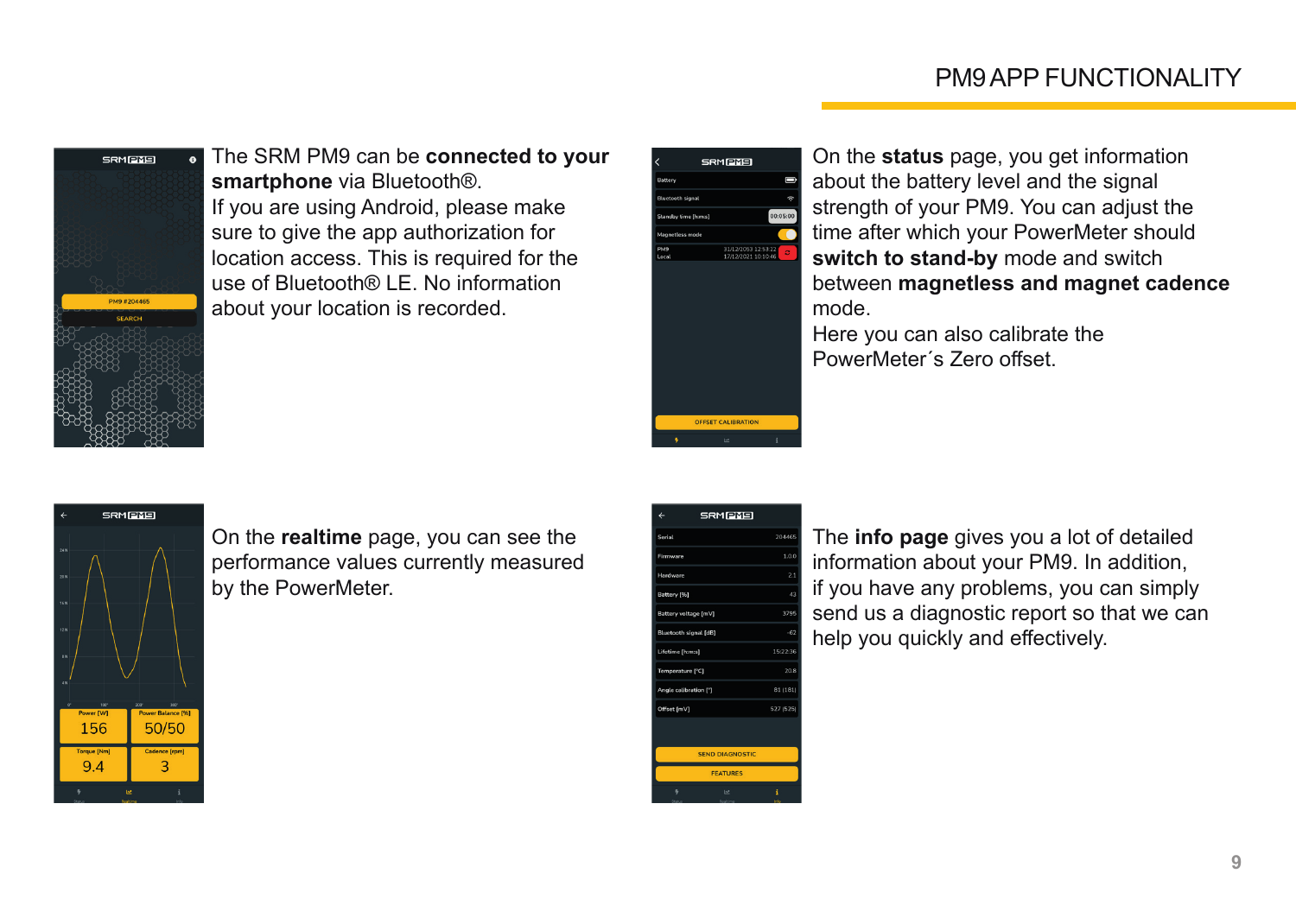## **What is the difference between magnetless cadence mode and magnet cadence?**

In magnetless cadence mode the PowerMeter does not require a magnet on the frame to measure the cadence. If you already have a magnet installed, you can turn off magnetless mode. This will increase the standby time of the Powermeter, but will have a negative effect on the PowerMeters accuracy when you are using oval chainrings.

### **How do I know if my PowerMeter is running the most recent firmware?**

Once you connect your PowerMeter 9 to your mobile app, the app will automatically check the firmware. If there is a new version available, the app will give you a notification. This will require an active internet connection.

#### **What is the "zero offset"?**

The zero offset is a value in mV that the PowerMeter is measuring when no torque is applied. Once torque is applied, the offset will rise. It is important to set your zero offset at the beginning of a ride to ensure that your PowerMeter is tared.

#### **What is the "Sensitivity"?**

Each PowerMeter has a unique "Sensitivity" value, which is calculated during the calibration of that specific PowerMeter. It is comparable to the "Slope" in older SRM PowerMeters. The unit used to describe sensitivity is μV/Nm.

## **Does my PM9 work with a SRM PowerControl 7 or older?**

PowerMeter 9 does not work with a PC7 or older, because it is using "Ready Calculated Power" to transmit the data. Older PowerControls only support "Crank Torque Frequency".

#### **Can I use oval chainrings?**

Yes, oval rings will not have a negative effect on the PowerMeters accuracy, if you are using the magnetless mode.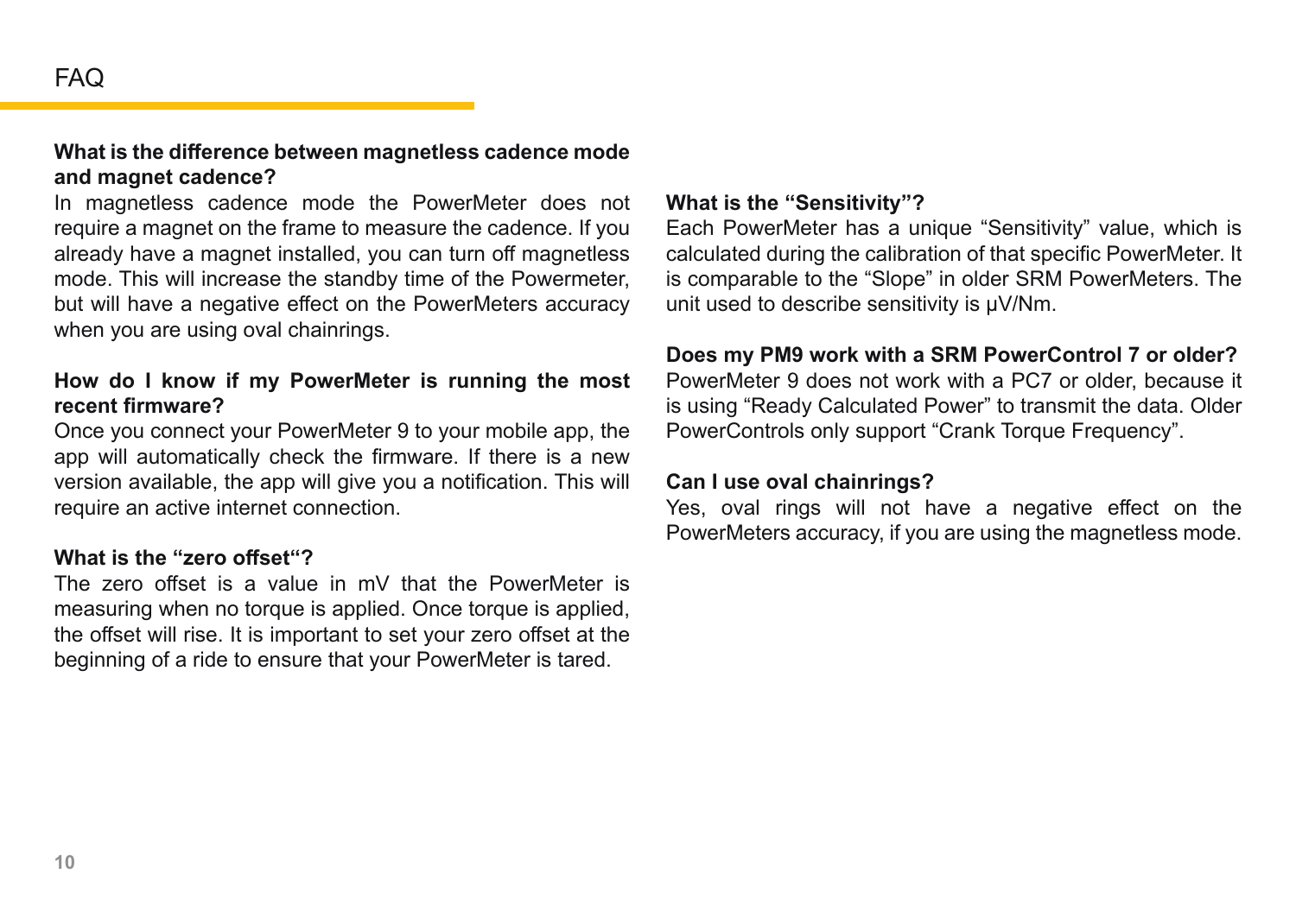This device has been tested and found to comply with part 15 of the FCC rules. These limits are designed to provide reasonable protection against harmful interference in a residential installation. This equipment generates, uses and can radiate radio frequency energy and, if not installed and used in accordance with the instructions, may cause harmful interference to radio communications. However, there is no guarantee that interference will not occur in a particular installation. If this equipment does cause harmful interference to radio or television reception, which can be determined by turning the equipment off and on, the user is encouraged to try to correct the interference by one or more of the following measures:

(1) Reorient or relocate the receiving antenna. (2) Increase the separation between the equipment and the receiver. (3) Connect the equipment into an outlet on a circuit different from that to which the receiver is connected. (4) Consult the dealer or an experienced radio/TV technician for help.

Operation is subjected to the following two conditions: (1) This device may not cause harmful interference, and (2) this device must accept any interference received, including interference that may cause undesired operation. Note: Modification to this product will void the user's authority to operate this equipment.

This device complies with Industry Canada license-exempt RSS standard(s). Operation is subject to the following two conditions: (1) this device may not cause interference, and (2) this device must accept any interference, including interference that may cause undesired operation of the device.